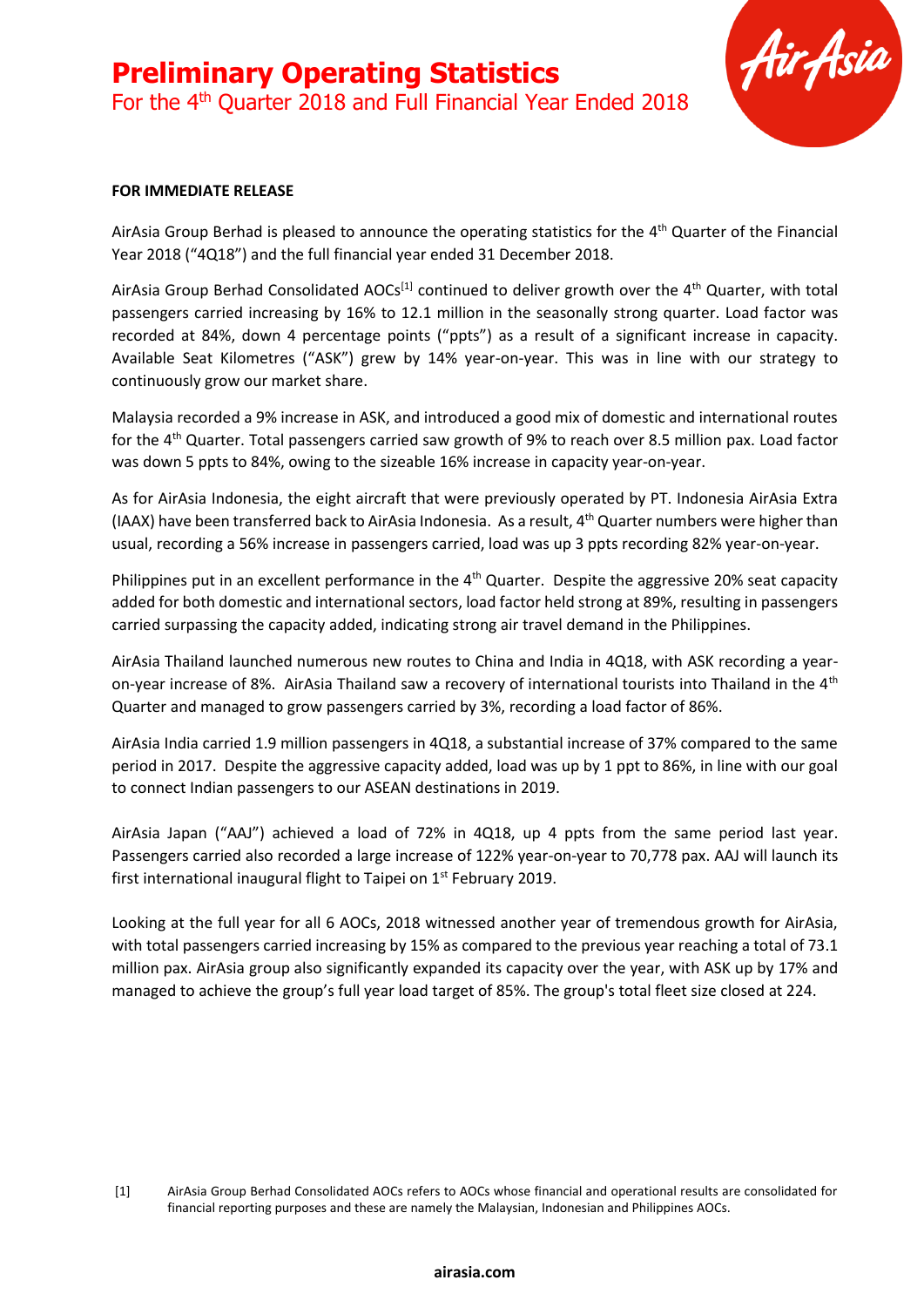For the 4th Quarter 2018 and Full Financial Year Ended 2018



### **AirAsia Group Berhad Consolidated AOCs – Malaysia, Indonesia & Philippines**

#### **4 th Quarter 2018 Operating Statistics**

| <b>AirAsia Group Berhad AOCs</b>        |            | <b>OCT - DEC</b> |               |
|-----------------------------------------|------------|------------------|---------------|
| (MAA, IAA & PAA)                        | 2018       | 2017             | <b>Change</b> |
| Passengers Carried <sup>1</sup>         | 12,109,141 | 10,440,022       | 16%           |
| Capacity <sup>2</sup>                   | 14,380,134 | 11,930,844       | 21%           |
| Load Factor $(%)^3$                     | 84         | 88               | -4 ppts       |
|                                         |            |                  |               |
| ASK $(mil)^4$                           | 17,870     | 15,610           | 14%           |
| RPK (mil) <sup>5</sup>                  | 14,962     | 13,429           | 11%           |
|                                         |            |                  |               |
| Number of stages <sup>6</sup>           | 79,394     | 66,164           | 20%           |
| Average stage length (km)               | 1,240      | 1,291            | -4%           |
| Size of fleet at month end <sup>7</sup> | 141        | 116              | 25            |

#### **Full Year 2018 Operating Statistics – AirAsia Group Berhad**

| <b>AirAsia Group Berhad AOCs</b>        | <b>JAN - DEC</b> |            |         |
|-----------------------------------------|------------------|------------|---------|
| (MAA, IAA & PAA)                        | 2018             | 2017       | Change  |
| Passengers Carried <sup>1</sup>         | 44,437,381       | 39,092,972 | 14%     |
| Capacity <sup>2</sup>                   | 52,536,954       | 44,435,006 | 18%     |
| Load Factor $(%)^3$                     | 85               | 88         | -3 ppts |
| ASK $(mil)^4$                           | 66,261           | 58,311     | 14%     |
| $RPK$ (mil) <sup>5</sup>                | 55,962           | 50,805     | 10%     |
|                                         |                  |            |         |
| Number of stages <sup>6</sup>           | 290,461          | 246,162    | 18%     |
| Average stage length (km)               | 1,253            | 1,290      | -3%     |
| Size of fleet at month end <sup>7</sup> | 141              | 116        | 25      |

*Note: (i) The fleet count excludes:*

*- Two (2) A320 aircraft leased to a third party airline*

#### **Malaysia**

#### **4 th Quarter 2018 Operating Statistics**

|                                         | <b>OCT - DEC</b> |           |         |
|-----------------------------------------|------------------|-----------|---------|
| <b>Malaysia AirAsia</b>                 | 2018             | 2017      | Change  |
| Passengers Carried <sup>1</sup>         | 8,523,287        | 7,796,296 | 9%      |
| Capacity <sup>2</sup>                   | 10,205,214       | 8,803,164 | 16%     |
| Load Factor $(%)^3$                     | 84               | 89        | -5 ppts |
|                                         |                  |           |         |
| ASK $(mil)^4$                           | 12,630           | 11,621    | 9%      |
| RPK $(mil)^5$                           | 10,569           | 10,160    | 4%      |
|                                         |                  |           |         |
| Number of stages <sup>6</sup>           | 56,200           | 48,788    | 15%     |
| Average stage length (km)               | 1,234            | 1,317     | -6%     |
| Size of fleet at month end <sup>7</sup> | 95               | 84        | 11      |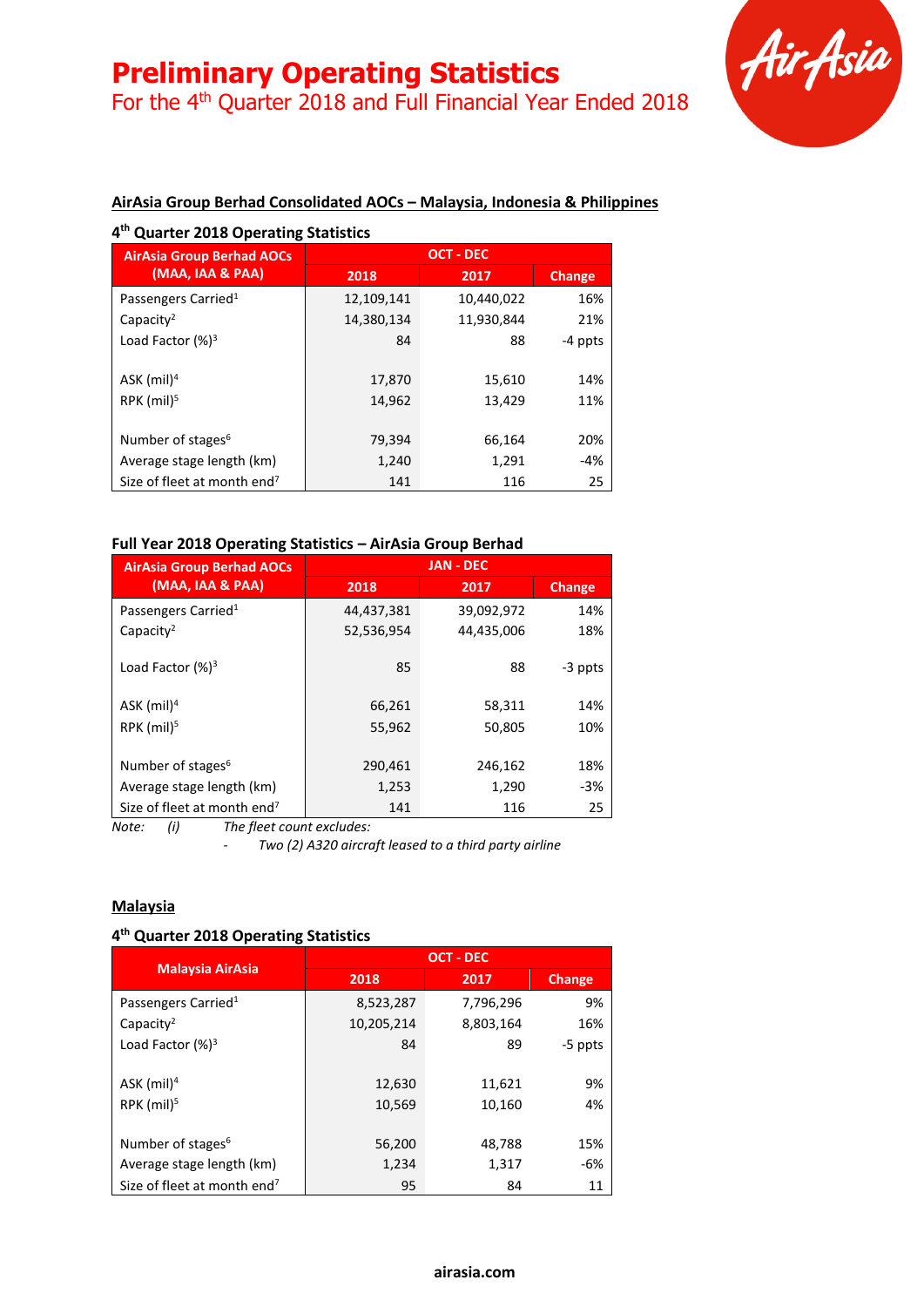For the 4th Quarter 2018 and Full Financial Year Ended 2018



### **Full Year 2018 Operating Statistics – Malaysia**

|                                         |            | <b>JAN - DEC</b> |               |
|-----------------------------------------|------------|------------------|---------------|
| <b>Malaysia AirAsia</b>                 | 2018       | 2017             | <b>Change</b> |
| Passengers Carried <sup>1</sup>         | 32,332,497 | 29,182,553       | 11%           |
| Capacity <sup>2</sup>                   | 38,044,614 | 32,854,346       | 16%           |
| Load Factor $(%)^3$                     | 85         | 89               | -4 ppts       |
|                                         |            |                  |               |
| ASK $(mil)^4$                           | 48,452     | 43,270           | 12%           |
| RPK $(mil)^5$                           | 41,225     | 38,060           | 8%            |
|                                         |            |                  |               |
| Number of stages <sup>6</sup>           | 209,948    | 181,821          | 15%           |
| Average stage length (km)               | 1,268      | 1,312            | $-3%$         |
| Size of fleet at month end <sup>7</sup> | 95         | 84               | 11            |

*Note: (ii) The fleet count excludes:*

*- Two (2) A320 aircraft leased to a third party airline*

#### **Indonesia**

#### **4 th Quarter 2018 Operating Statistics**

|                                         |           | <b>OCT - DEC</b> |               |
|-----------------------------------------|-----------|------------------|---------------|
| <b>Indonesia AirAsia</b>                | 2018      | 2017             | <b>Change</b> |
| Passengers Carried <sup>1</sup>         | 1,724,836 | 1,108,130        | 56%           |
| Capacity <sup>2</sup>                   | 2,090,880 | 1,394,820        | 50%           |
| Load Factor $(%)^3$                     | 82        | 79               | $+3$ ppts     |
|                                         |           |                  |               |
| ASK $(mil)^4$                           | 2,868     | 2,067            | 39%           |
| $RPK$ (mil) <sup>5</sup>                | 2,332     | 1,588            | 47%           |
|                                         |           |                  |               |
| Number of stages <sup>6</sup>           | 11,616    | 7,749            | 50%           |
| Average stage length (km)               | 1,369     | 1,352            | 1%            |
| Size of fleet at month end <sup>7</sup> | 24        | 15               | 9             |

*Note: (iii) The fleet count and statistics includes:*

*- Eight (8) A320 aircraft operated by PT. Indonesia AirAsia Extra (IAAX) were transferred to AirAsia Indonesia in 4Q 2018.*

| Full Year 2018 Operating Statistics - Indonesia |  |  |  |
|-------------------------------------------------|--|--|--|
|-------------------------------------------------|--|--|--|

| <b>Indonesia AirAsia</b>                | <b>JAN - DEC</b> |           |               |
|-----------------------------------------|------------------|-----------|---------------|
|                                         | 2018             | 2017      | <b>Change</b> |
| Passengers Carried <sup>1</sup>         | 5,238,022        | 4,634,001 | 13%           |
| Capacity <sup>2</sup>                   | 6,412,860        | 5,547,960 | 16%           |
| Load Factor $(%)^3$                     | 82               | 84        | -2 ppts       |
|                                         |                  |           |               |
| $ASK$ (mil) <sup>4</sup>                | 8,880            | 8,055     | 10%           |
| RPK (mil) <sup>5</sup>                  | 7,228            | 6,719     | 8%            |
|                                         |                  |           |               |
| Number of stages <sup>6</sup>           | 35,627           | 30,822    | 16%           |
| Average stage length (km)               | 1,349            | 1,343     | 0%            |
| Size of fleet at month end <sup>7</sup> | 24               | 15        | 9             |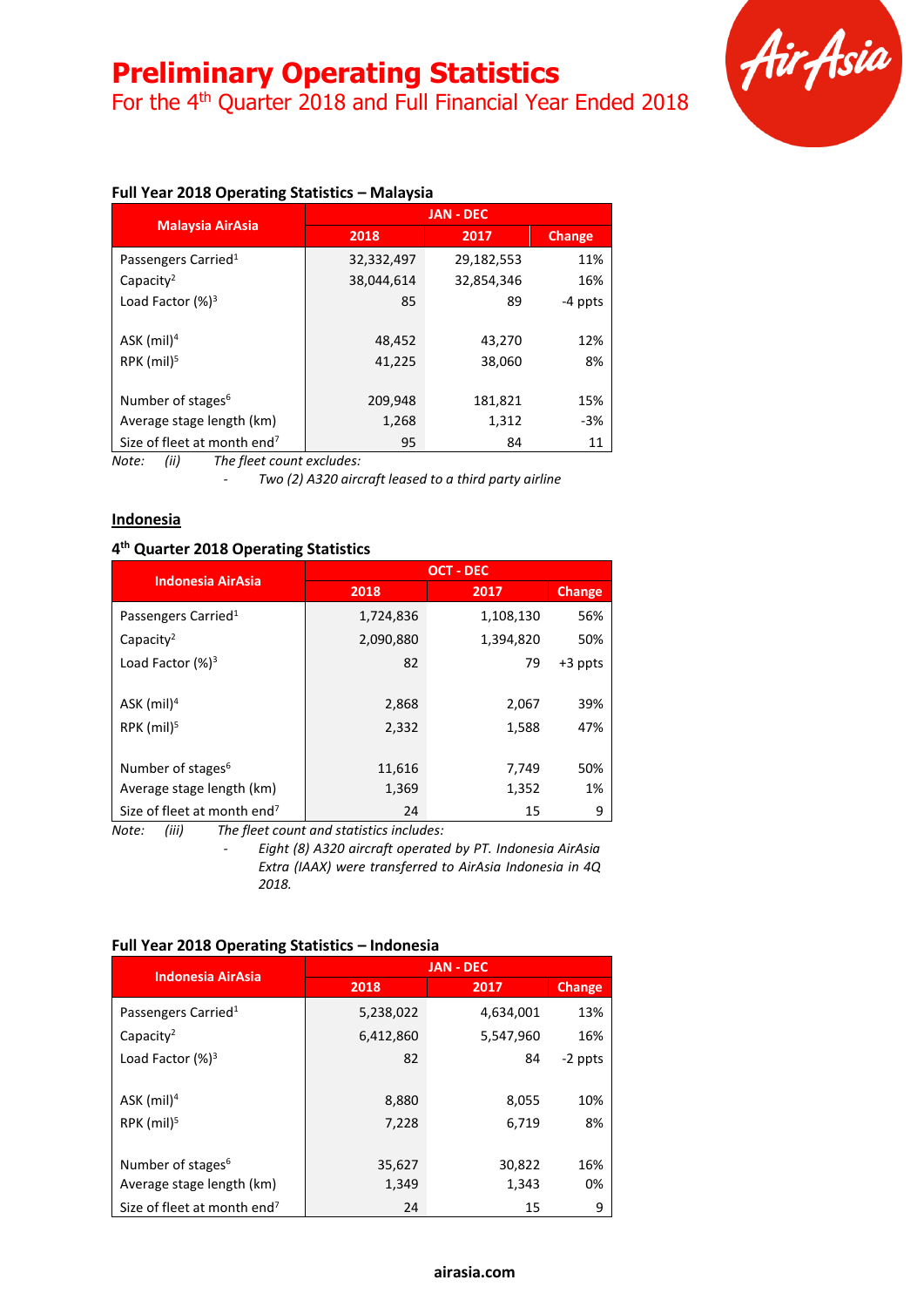For the 4<sup>th</sup> Quarter 2018 and Full Financial Year Ended 2018



#### **Philippines**

#### **4 th Quarter 2018 Operating Statistics**

|                                         | <b>OCT - DEC</b> |           |               |
|-----------------------------------------|------------------|-----------|---------------|
| <b>AirAsia Philippines</b>              | 2018             | 2017      | <b>Change</b> |
| Passengers Carried <sup>1</sup>         | 1,861,018        | 1,535,596 | 21%           |
| Capacity <sup>2</sup>                   | 2,084,040        | 1,732,860 | 20%           |
| Load Factor $(%)^3$                     | 89               | 89        |               |
|                                         |                  |           |               |
| ASK $(mil)^4$                           | 2,373            | 1,922     | 23%           |
| $RPK$ (mil) <sup>5</sup>                | 2,060            | 1,682     | 23%           |
|                                         |                  |           |               |
| Number of stages <sup>6</sup>           | 11,578           | 9,627     | 20%           |
| Average stage length (km)               | 1,138            | 1,109     | 3%            |
| Size of fleet at month end <sup>7</sup> | 22               | 17        | 5             |

### **Full Year 2018 Operating Statistics – Philippines**

|                                         |           | <b>JAN - DEC</b> |               |
|-----------------------------------------|-----------|------------------|---------------|
| <b>AirAsia Philippines</b>              | 2018      | 2017             | <b>Change</b> |
| Passengers Carried <sup>1</sup>         | 6,866,862 | 5,276,418        | 30%           |
| Capacity <sup>2</sup>                   | 8,079,480 | 6,032,700        | 34%           |
| Load Factor $(%)^3$                     | 85        | 87               | -2 ppts       |
|                                         |           |                  |               |
| $ASK$ (mil) <sup>4</sup>                | 8,929     | 6,986            | 28%           |
| $RPK$ (mil) <sup>5</sup>                | 7,509     | 6,026            | 25%           |
|                                         |           |                  |               |
| Number of stages <sup>6</sup>           | 44,886    | 33,519           | 34%           |
| Average stage length (km)               | 1,105     | 1,124            | $-2%$         |
| Size of fleet at month end <sup>7</sup> | 22        | 17               | 5             |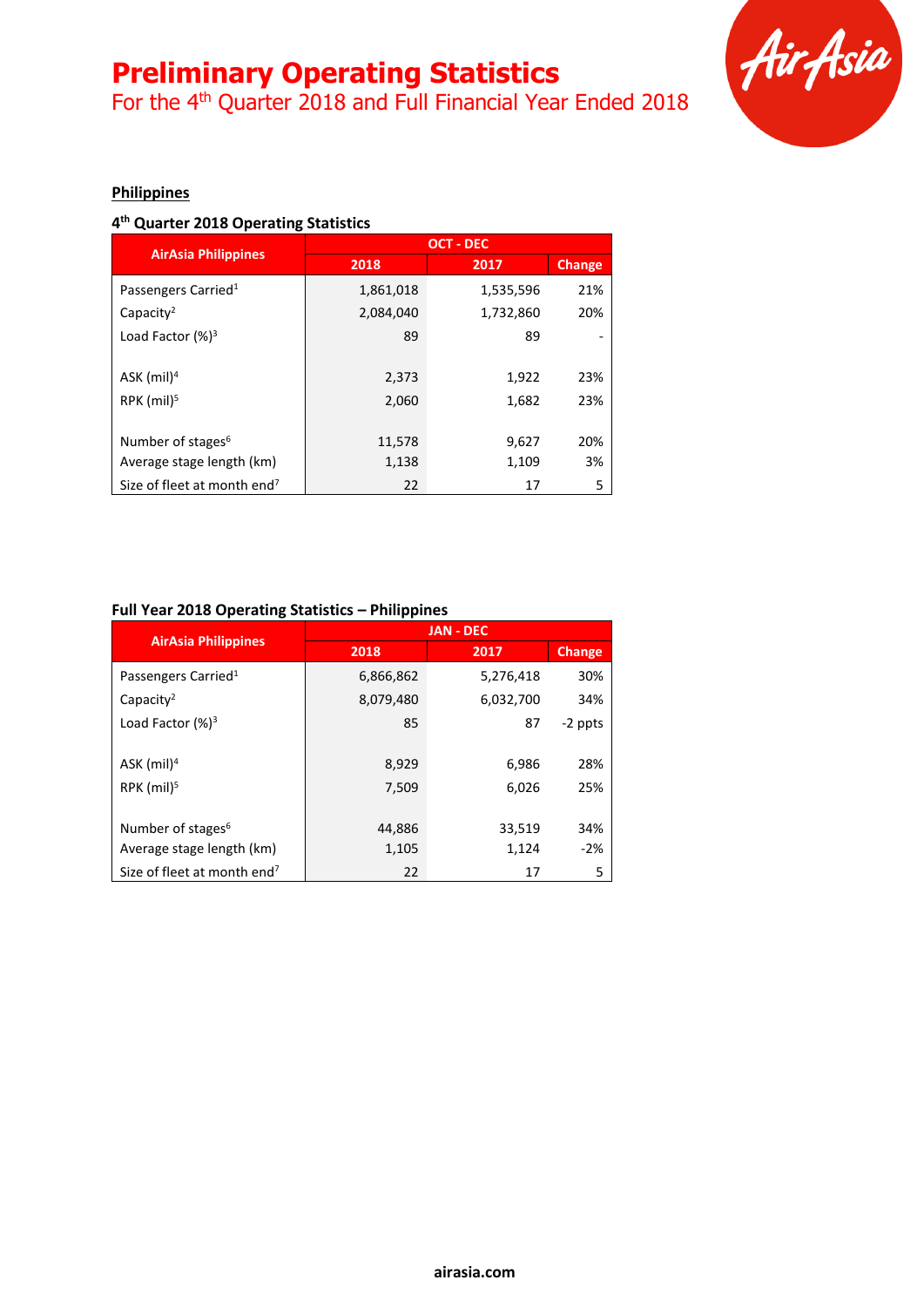For the 4<sup>th</sup> Quarter 2018 and Full Financial Year Ended 2018



#### **Thailand**

#### **4 th Quarter 2018 Operating Statistics**

| <b>Thai AirAsia</b>                     |           | <b>OCT - DEC</b> |         |
|-----------------------------------------|-----------|------------------|---------|
|                                         | 2018      | 2017             | Change  |
| Passengers Carried <sup>1</sup>         | 5,501,938 | 5,338,938        | 3%      |
| Capacity <sup>2</sup>                   | 6,395,670 | 6,034,866        | 6%      |
| Load Factor $(%)^3$                     | 86        | 88               | -2 ppts |
|                                         |           |                  |         |
| ASK $(mil)^4$                           | 6,460     | 5,972            | 8%      |
| $RPK$ (mil) <sup>5</sup>                | 5,452     | 5,254            | 4%      |
|                                         |           |                  |         |
| Number of stages <sup>6</sup>           | 35,466    | 33,511           | 6%      |
| Average stage length (km)               | 1,009     | 989              | 2%      |
| Size of fleet at month end <sup>7</sup> | 62        | 56               | 6       |

#### **Full Year 2018 Operating Statistics – Thailand**

| <b>Thai AirAsia</b>                     | <b>JAN - DEC</b> |            |               |
|-----------------------------------------|------------------|------------|---------------|
|                                         | 2018             | 2017       | <b>Change</b> |
| Passengers Carried <sup>1</sup>         | 21,568,733       | 19,819,034 | 9%            |
| Capacity <sup>2</sup>                   | 25,235,346       | 22,703,958 | 11%           |
| Load Factor $(%)^3$                     | 85               | 87         | -2 ppts       |
|                                         |                  |            |               |
| ASK $(mil)^4$                           | 25,019           | 22,379     | 12%           |
| $RPK$ (mil) <sup>5</sup>                | 21,243           | 19,523     | 9%            |
|                                         |                  |            |               |
| Number of stages <sup>6</sup>           | 139,848          | 126,083    | 11%           |
| Average stage length (km)               | 991              | 986        | 1%            |
| Size of fleet at month end <sup>7</sup> | 62               | 56         | 6             |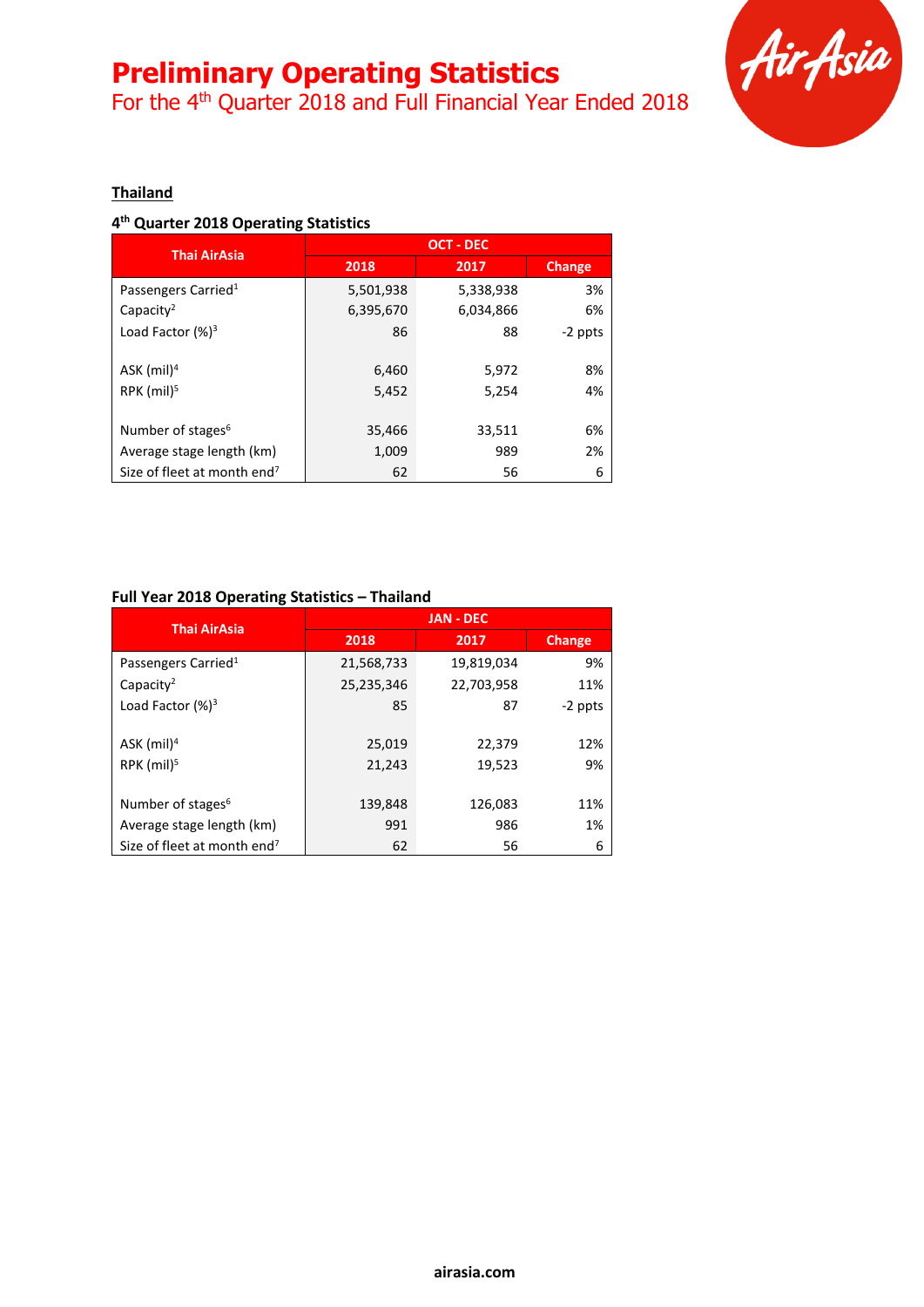For the 4<sup>th</sup> Quarter 2018 and Full Financial Year Ended 2018



#### **India**

#### **4 th Quarter 2018 Operating Statistics**

| AirAsia India                           |           | OCT - DEC |               |
|-----------------------------------------|-----------|-----------|---------------|
|                                         | 2018      | 2017      | <b>Change</b> |
| Passengers Carried <sup>1</sup>         | 1,933,337 | 1,416,269 | 37%           |
| Capacity <sup>2</sup>                   | 2,253,060 | 1,657,440 | 36%           |
| Load Factor $(%)^3$                     | 86        | 85        | $+1$ ppt      |
|                                         |           |           |               |
| ASK (mil) <sup>4</sup>                  | 2,410     | 1,628     | 48%           |
| $RPK$ (mil) <sup>5</sup>                | 2,094     | 1,419     | 48%           |
|                                         |           |           |               |
| Number of stages <sup>6</sup>           | 12,517    | 9,208     | 36%           |
| Average stage length (km)               | 1,040     | 927       | 12%           |
| Size of fleet at month end <sup>7</sup> | 19        | 14        | 5             |

#### **Full Year 2018 Operating Statistics – India**

| AirAsia India                           | <b>JAN - DEC</b> |           |         |
|-----------------------------------------|------------------|-----------|---------|
|                                         | 2018             | 2017      | Change  |
| Passengers Carried <sup>1</sup>         | 6,830,757        | 4,441,148 | 54%     |
| Capacity <sup>2</sup>                   | 8,218,260        | 5,097,420 | 61%     |
| Load Factor $(%)^3$                     | 83               | 87        | -4 ppts |
|                                         |                  |           |         |
| ASK $(mil)^4$                           | 8,568            | 5,226     | 64%     |
| RPK $(mil)^5$                           | 7,208            | 4,627     | 56%     |
|                                         |                  |           |         |
| Number of stages <sup>6</sup>           | 45,657           | 28,319    | 61%     |
| Average stage length (km)               | 1,034            | 963       | 7%      |
| Size of fleet at month end <sup>7</sup> | 19               | 14        | 5       |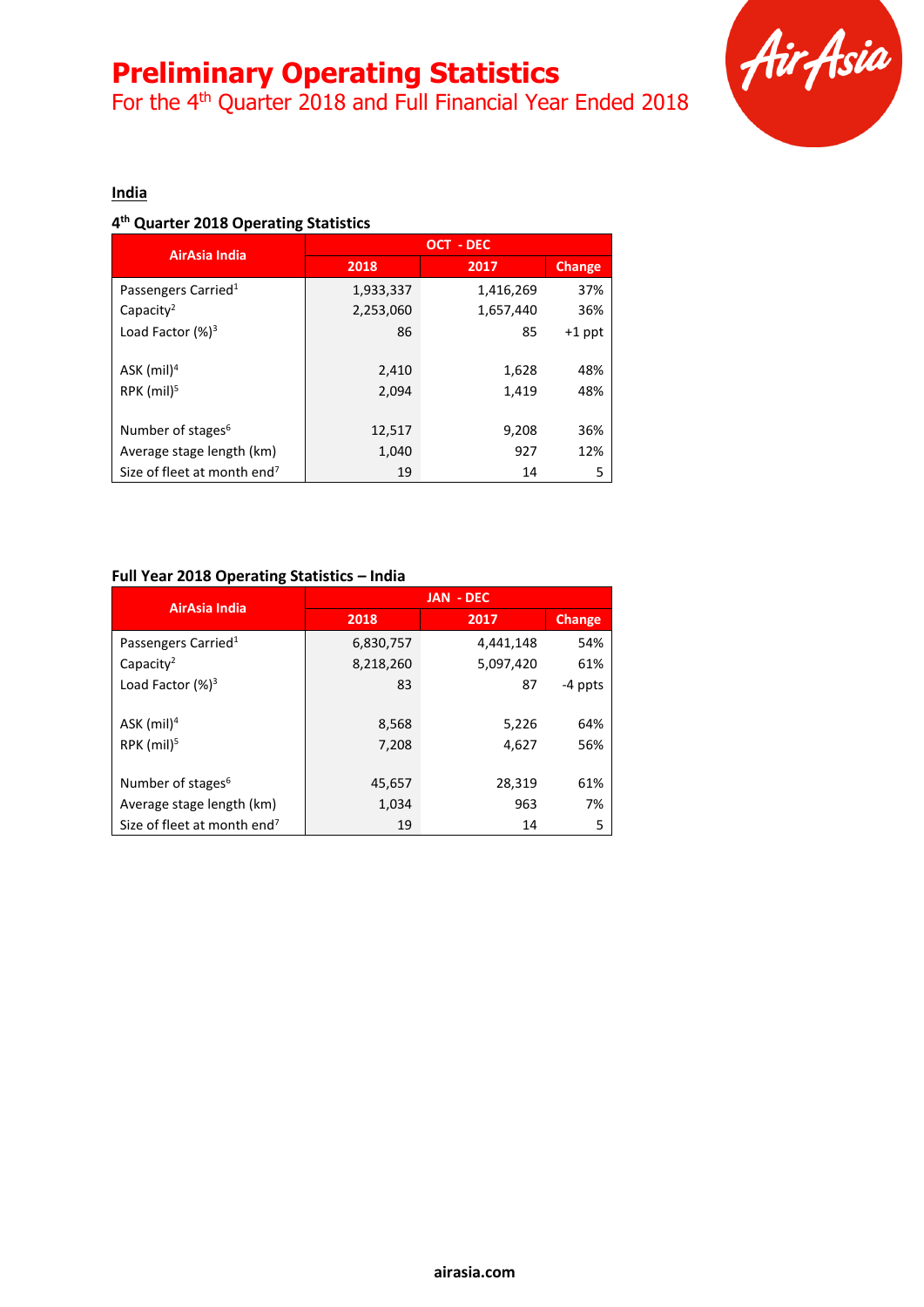For the 4th Quarter 2018 and Full Financial Year Ended 2018



#### **Japan**

### **4 th Quarter 2018 Operating Statistics**

| AirAsia Japan                           | <b>OCT - DEC</b> |        |                          |
|-----------------------------------------|------------------|--------|--------------------------|
|                                         | 2018             | 2017   | Change                   |
| Passengers Carried <sup>1</sup>         | 70,778           | 31,942 | 122%                     |
| Capacity <sup>2</sup>                   | 98,820           | 46,800 | 111%                     |
| Load Factor $(%)^3$                     | 72               | 68     | +4 ppts                  |
|                                         |                  |        |                          |
| ASK (mil) <sup>4</sup>                  | 107              | 45     | 141%                     |
| RPK (mil) <sup>5</sup>                  | 77               | 31     | 152%                     |
|                                         |                  |        |                          |
| Number of stages <sup>6</sup>           | 549              | 260    | 111%                     |
| Average stage length (km)               | 1,087            | 957    | 14%                      |
| Size of fleet at month end <sup>7</sup> | 2                | 2      | $\overline{\phantom{a}}$ |

#### **Full Year 2018 Operating Statistics – Japan**

| AirAsia Japan                           | <b>JAN - DEC</b> |               |               |
|-----------------------------------------|------------------|---------------|---------------|
|                                         | 2018             | 2017          | <b>Change</b> |
| Passengers Carried <sup>1</sup>         | 261,714          | 31,942        | 719%          |
| Capacity <sup>2</sup>                   | 329,040          | 46,800        | 603%          |
| Load Factor $(%)^3$                     | 80               | 68            | $+11$ ppts    |
|                                         |                  |               |               |
| ASK $(mil)^4$                           | 349              | 45            | 683%          |
| RPK $(mil)^5$                           | 278              | 31            | 808%          |
|                                         |                  |               |               |
| Number of stages <sup>6</sup>           | 1,828            | 260           | 603%          |
| Average stage length (km)               | 1,061            | 957           | 11%           |
| Size of fleet at month end <sup>7</sup> | $\overline{2}$   | $\mathcal{P}$ |               |

 $(1)$  Number of earned seats flown. Earned seats comprise seats sold to passengers (including no-shows)

- $(2)$  Number of seats flown<br> $(3)$  Number of Passengers
- (3)  $\mu$  Number of Passengers carried as a percentage of Capacity<br>(4)  $\mu$  Available Seat Kilometres (ASK) measures an airline's pa
- (4) Available Seat Kilometres (ASK) measures an airline's passenger capacity. Total seats flown multiplied by the number of kilometres flown
- (5) Revenue Passenger Kilometres (RPK) is a measure of the volume of passengers carried by the airline. Number of passengers multiplied by the number of kilometres these passengers have flown
- (6) Number of flights flown
- (7) Number of aircraft including spares